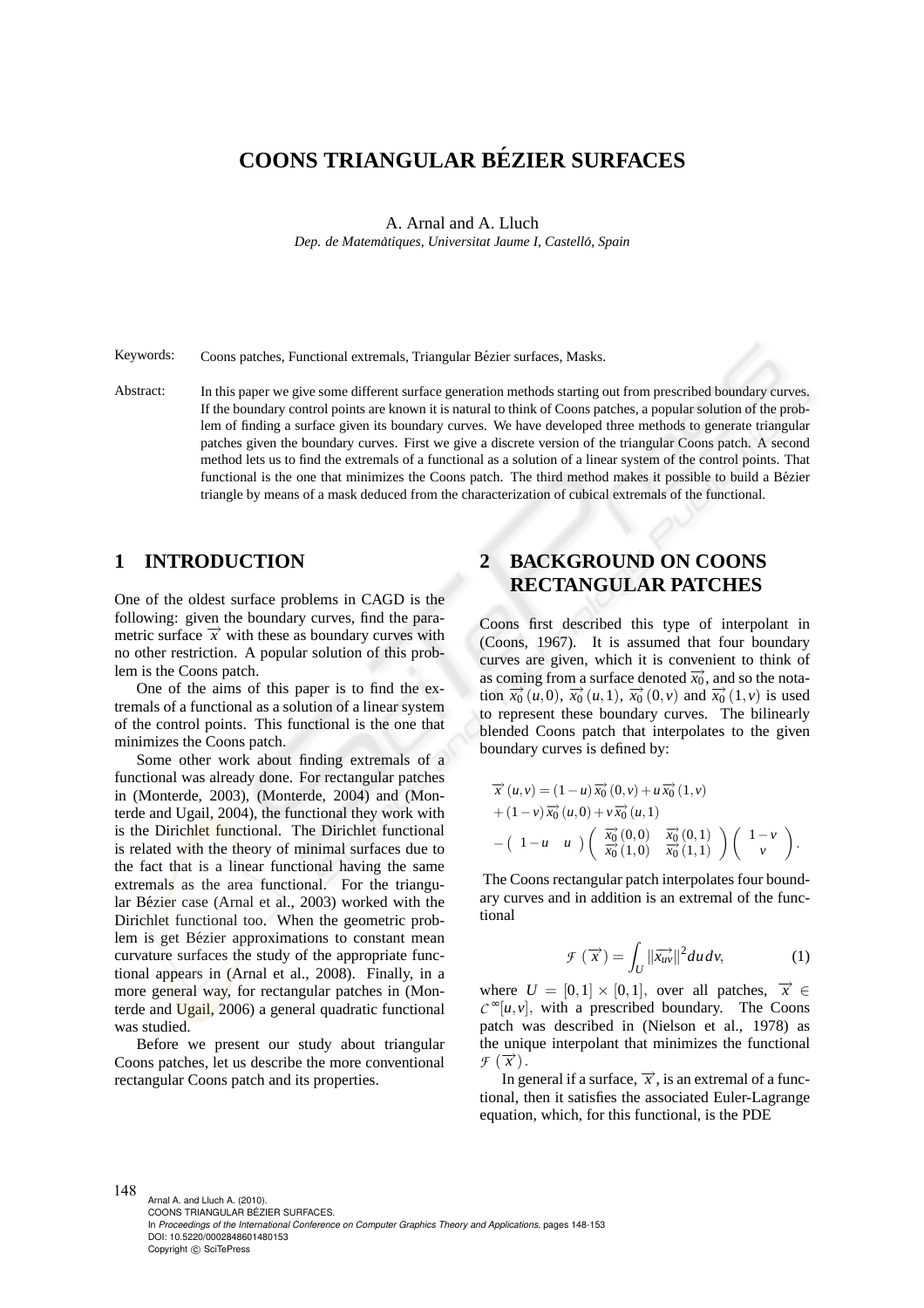$$
\overrightarrow{x}_{\text{unvv}} = 0. \tag{2}
$$

Therefore the Coons patch can be considered as a PDE surface, since it is a solution of the equation above.

Instead of working with the general problem of finding extremals of the functional  $\mathcal F$ , we will consider a restricted problem, namely that of finding the polynomial patch that minimizes the functional among all polynomial patches with the same boundary.

Some work related with rectangular Coons patches was carried out in (Farin and Hansford, 1999). While the boundary curves  $\overrightarrow{x_0}(u,0), \overrightarrow{x_0}(u,1),$  $\overrightarrow{x_0}(0, v)$  and  $\overrightarrow{x_0}(1, v)$  may be totally arbitrary, in the early days the boundary curves were considered as discretized curves with many points on them. In fact, in (Farin and Hansford, 1999) these boundary polygons are treated as Bezier border control points and a ´ discrete version of the Coons patch is given. The interior control points  $P_{i,j}$  are defined in terms of boundary points by the discrete Coons patch:

$$
P_{i,j} = \left(1 - \frac{i}{m}\right) P_{0,j} + \frac{i}{m} P_{m,j} + \left(1 - \frac{j}{m}\right) P_{i,0} + \frac{j}{n} P_{i,n}
$$

$$
- \left(1 - \frac{i}{m} - \frac{i}{m}\right) \left(P_{0,0} - P_{0,n}\right) \left(1 - \frac{i}{n}\right).
$$

for  $0 < i < m$  and  $0 < j < n$ . These control points define the discrete Coons patch which is the same patch as if Coons interpolation was applied to the Bézier curves associated to the boundary polygons.

The discrete Coons patch also minimizes the discrete version of the functional  $\mathcal F$ . In fact, the discrete Coons patch is a PDE Bézier surface satisfying the discrete version of  $\vec{x}_{uuvv} = 0$ .

## **3 TRIANGULAR COONS PATCHES**

Now after introducing all these topics for rectangular surfaces, let us come back to triangular patches. The triangular Coons patch we will define first appeared in (Nielson et al., 1978). Similar to the rectangular Coons patch we consider the border curves  $\vec{x}_0(u,0)$ ,  $\overrightarrow{x_0}(0, v)$  and  $\overrightarrow{x_0}(u, 1-u)$ , (or  $\overrightarrow{x_0}(1-v, v)$ ), to denote the boundary curves and define the patch as

$$
\overrightarrow{x}(u,v) = (1 - u - v) (\overrightarrow{x_0}(u,0) + \overrightarrow{x_0}(0,v) - \overrightarrow{x_0}(0,0)) \n+ v (\overrightarrow{x_0}(0,u+v) + \overrightarrow{x_0}(u,1-u) - \overrightarrow{x_0}(0,1)) \n+ u (\overrightarrow{x_0}(u+v,0) + \overrightarrow{x_0}(1-v,v) - \overrightarrow{x_0}(1,0)).
$$



Figure 1: A representation of a triangular Coons patch.

Some differences with respect to the rectangular Coons patch must be pointed out. First let us remark that if we consider the border curves to be polynomial curves of degree *n*, then the associated triangular Coons patch is a degree  $n+1$  polynomial surface. This increase in degree does not happen in the rectangular case.

In contrast to the rectangular case we find two more differences. First since the triangular patch is not linear in both variables, then  $\vec{x}_{uuvv} \neq 0$ . On the other hand the Triangular Coons patch is not an extremal of the functional  $\mathcal F$ . It can be proved that for the triangular case, being an extremal of such a functional is not equivalent to satisfying the associated Euler-Lagrange equation, as was true for the rectangular Coons patch: An extremal of the functional, described in Equation (4), would coincide with the solution of its associated Euler-Lagrange equation,  $\vec{x}$  *uuvv* = 0, only under certain conditions on the control points.

Now, analogously to what was done in (Farin and Hansford, 1999) for rectangular patches, we have obtained the discrete version of the triangular Coons patch.

**Definition 1.** *The interior points*  $P_{i,j,k}$  *with*  $i + j + j$  $k = n + 1$ , *of the Triangular Discrete Coons patch are defined by*

$$
P_{i,j,k} = \frac{k}{n+1} (P_{i,0,n-i} + P_{0,j,n-j} - P_{0,0,n})
$$
  
+  $\frac{j}{n+1} (P_{0,n-k,k} + P_{i,n-i,0} - P_{0,n,0})$  (3)  
+  $\frac{i}{n+1} (P_{n-k,0,k} + P_{n-j,j,0} - P_{n,0,0}).$ 

*The triangular Bezier surface with the previous in- ´ terior control points coincides with the triangular Coons patch that would be obtained from the Bezier ´ curves associated to the boundary control points.*

In the following proposition we give a formula to express the functional of a Bézier triangular patch,

$$
\mathcal{F}\left(\overrightarrow{x}\right) = \int_{T} \|\overrightarrow{x_{uv}}\|^{2} du dv,
$$
 (4)

defined now in the region  $\mathcal{T} = \{(u, v) \in \mathbb{R}^2 : 0 \leq$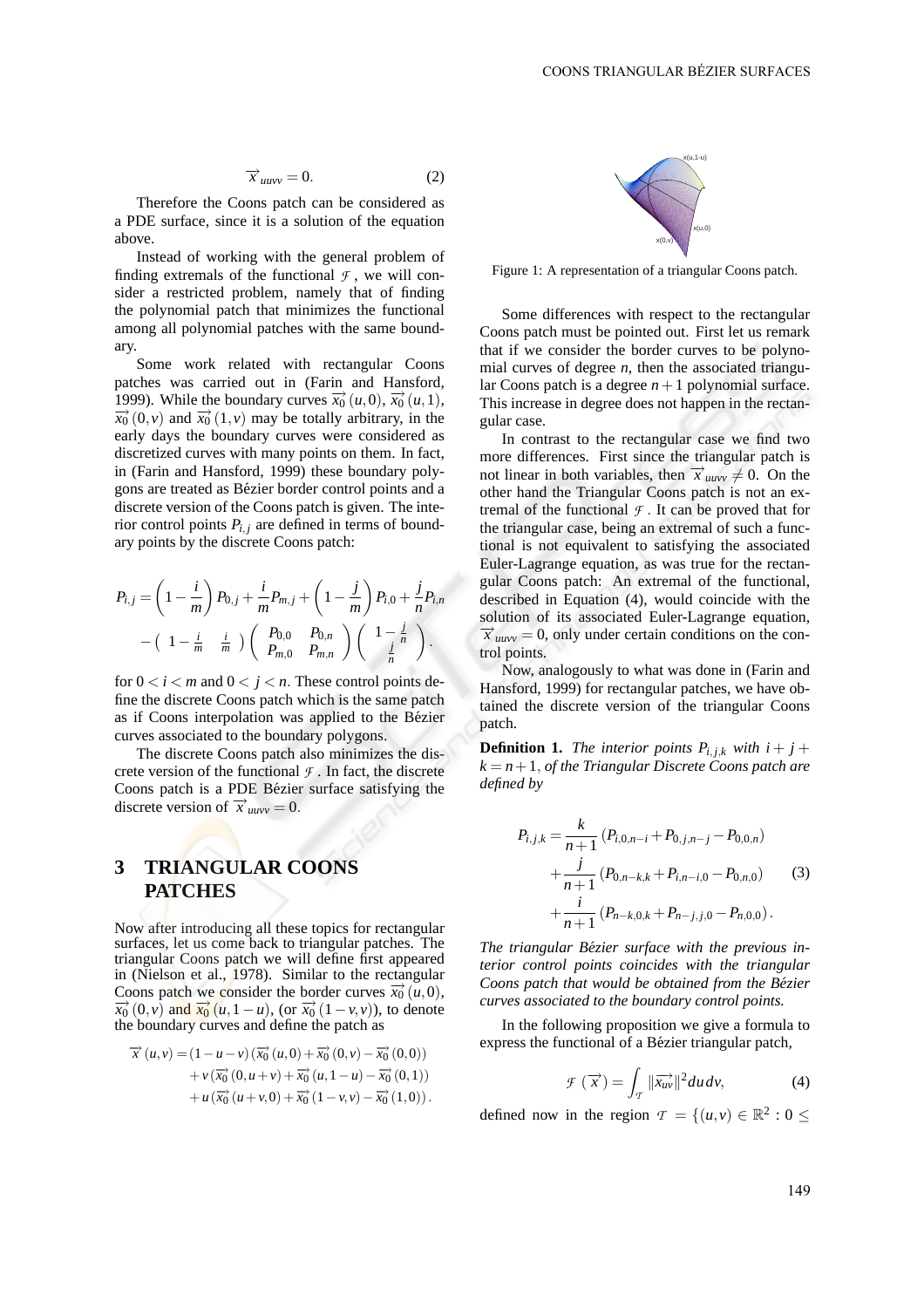

Figure 2: Three discrete triangular Coons patches.

 $u, 0 \le v, u + v \le 1$ , in terms of the control points  $P_I = (x_I^1, x_I^2, x_I^3)$ , where  $I = (i, j, k)$ .

**Proposition 2.** *The functional,*  $\mathcal{F}(\vec{x})$ *, of a triangular Bezier surface can be expressed by the formula ´*

$$
\mathcal{F}\left(\overrightarrow{x}\right) = \sum_{a=1}^{3} \sum_{|I_0|=n} \sum_{|I_1|=n} C_{I_0 I_1} x_{I_0}^a x_{I_1}^a \tag{5}
$$

*where*  $|I| = i + j + k$ *, and with* 

$$
C_{I_0I_1} = 2n(2n-1)\frac{\binom{n}{I_0}\binom{n}{I_1}}{\binom{2n}{I_0+I_1}}\left(\frac{1}{2}\left(b_{12}^{12} + b_{13}^{13} + b_{23}^{23} + b_{33}^{33}\right) - b_{12}^{13} - b_{12}^{23} + b_{13}^{33} + b_{13}^{23} - b_{13}^{33} - b_{23}^{33}\right),\tag{6}
$$

*where the coefficients btl rs satisfy the symmetry relation*  $b_{rs}^{tl} = b_{sr}^{lt} = b_{rs}^{lt} = b_{sr}^{lt}$ , and are defined by

$$
b_{rs}^{tl} = \begin{cases}\n\frac{I_{0}^{r}I_{0}^{s}I_{1}^{t}I_{1}^{r}+I_{1}^{r}I_{1}^{s}I_{0}^{t}I_{0}^{r}}{(I_{0}^{r}+I_{1}^{r})(I_{0}^{s}+I_{1}^{s})(I_{0}^{r}+I_{1}^{r})(I_{0}^{r}+I_{1}^{r}-1)} & r = l \\
\frac{I_{0}^{r}I_{0}^{s}I_{1}^{t}(I_{1}^{t}-1)+I_{1}^{r}I_{1}^{s}I_{0}^{t}(I_{0}^{t}-1)}{(I_{0}^{r}+I_{1}^{r})(I_{0}^{s}+I_{1}^{s})(I_{0}^{r}+I_{1}^{r}-1)} & t = l \\
\frac{2I_{0}^{r}I_{0}^{s}I_{1}^{r}I_{1}^{r}}{(I_{0}^{r}+I_{1}^{r})(I_{0}^{r}+I_{1}^{r}-1)(I_{0}^{s}+I_{1}^{s})(I_{0}^{s}+I_{1}^{s}-1)} & r = s, t = l \\
\frac{2I_{0}^{r}(I_{0}^{r}-1)I_{1}^{r}(I_{1}^{r}-1)}{(I_{0}^{r}+I_{1}^{r})(I_{0}^{r}+I_{1}^{r}-1)(I_{0}^{r}+I_{1}^{r}-1)(I_{0}^{r}+I_{1}^{r}-2)} & r = t = l \\
\frac{2I_{0}^{r}(I_{0}^{r}-1)+I_{1}^{r}I_{1}^{s}(I_{0}^{r}-1)}{(I_{0}^{r}+I_{1}^{r})(I_{0}^{r}+I_{1}^{r}-1)(I_{0}^{r}+I_{1}^{r}-2)(I_{0}^{r}+I_{1}^{r}-3)} & r = s = t = l. \\
\frac{2I_{0}^{r}(I_{0}^{r}-1)I_{1}^{r}(I_{1}^{r}-1)}{(I_{0}^{r}+I_{1}^{r})(I_{0}^{r}+I_{1}^{r}-1)(I_{0}^{r}+I_{1}^{r}-2)(I_{0}^{r}+I_{1}^{r}-3)} & r = s = t = l. \\
\end{cases}
$$
\n(7)

**Proof:** The functional  $\mathcal{F}$  is a second-order functional and, therefore, in order to obtain the coefficients  $C_{I_0I_1}$  we compute its second derivative, first from Equation (5):

$$
\frac{\partial^2 \mathcal{F}(\overrightarrow{x})}{\partial x_{I_0}^a \partial x_{I_1}^a} = \frac{\partial^2}{\partial x_{I_0}^a \partial x_{I_1}^a} \sum_{\overrightarrow{a}=1}^3 \sum_{|I|=n} \sum_{|J|=n} C_{IJ} x_I^{\overrightarrow{a}} x_J^{\overrightarrow{a}} \n= \frac{\partial}{\partial x_{I_1}^a} \sum_{|J|=n} 2C_{I_0J} x_J^a = 2C_{I_0I_1}.
$$

And now, we compute the first derivative from Equation (4):

$$
\frac{\partial \mathcal{F}(\overrightarrow{x})}{\partial x_{I_0}^a} = \int_{\mathcal{T}} \frac{\partial}{\partial x_{I_0}^a} ||\overrightarrow{x_{uv}}||^2 du dv
$$
  
= 
$$
\int_{\mathcal{T}} 2 < \frac{\partial \overrightarrow{x}_{uv}}{\partial x_{I_0}^a}, \overrightarrow{x}_{uv} > du dv
$$
  
= 
$$
\int_{\mathcal{T}} 2 < (B_{I_0}^n)_{uv}, \overrightarrow{x}_{uv} > du dv,
$$

Let us denote by  $e_1 = (1,0,0), e_2 = (0,1,0), e_3 =$  $(0,0,1)$ . Then, the second derivative is given by:

$$
\frac{\partial^2 \mathcal{F}(\overrightarrow{x})}{\partial x_{I_0}^a \partial x_{I_1}^a} = 2 \int_{\mathcal{T}} \langle (B_{I_0}^n)_{uv}, \frac{\partial \overrightarrow{x}_{uv}}{\partial x_{I_1}^a} \rangle du dv
$$
  
\n
$$
= 2 \int_{\mathcal{T}} \langle (B_{I_0}^n)_{uv}, (B_{I_1}^n)_{uv} \rangle du dv
$$
  
\n
$$
= 2 \int_{\mathcal{T}} n^2 (n - 1^2) (B_{I_0 - e_1 - e_2}^n - B_{I_0 - e_1 - e_3}^n -B_{I_0 - e_2 - e_3}^n + B_{I_0 - 2e_3}^n) (B_{I_1 - e_1 - e_2}^n -B_{I_1 - e_1 - e_3}^n -B_{I_1 - e_2 - e_3}^n + B_{I_1 - 2e_3}^n) du dv
$$
  
\n
$$
= 2n (2n - 1) \frac{{n \choose I_0} {n \choose I_1}}{{n \choose I_0 + I_1}} (\frac{1}{2} (b_{12}^{12} + b_{13}^{13} + b_{23}^{23} + b_{33}^{33}) -b_{12}^{13} - b_{12}^{23} + b_{13}^{33} - b_{13}^{33} - b_{23}^{33}),
$$

where we have computed the integral of the Bernstein polynomials with the formula:

$$
\int_{T} B_{l_0+l_1}^{2n-2} (u,v) du dv = \frac{1}{(3n-2)(3n-3)},
$$

and we have performed some simplifications like the following:

$$
\begin{aligned} &\int_{\mathcal{T}} B^{n-1}_{l_0-e_1-e_2} B^{n-1}_{l_1-e_1-e_3} + B^{n-1}_{l_1-e_1-e_2} B^{n-1}_{l_0-e_1-e_3} \; du dv \\ &= \int_{\mathcal{T}} \frac{ \binom{n-2}{0-e_1-e_2} \binom{n-2}{l_1-e_1-e_3} + \binom{n-2}{l_1-e_1-e_2} \binom{n-2}{0-e_1-e_3}}{\binom{2n-1}{0+1-2e_1-e_2-e_3}} \cdot \\ &= \frac{2n \left(2n-1\right)}{n^2(n-1)^2} \frac{\binom{n}{l_0} \binom{n}{l_1}}{\binom{n}{l_0}+l_1} \frac{I_0^1 I_0^2 I_1^1 I_1^2 + I_0^1 I_0^3 I_1^1 I_1^2}{\binom{1}{l_0}+l_1} \\ &= \frac{2n \left(2n-1\right)}{n^2(n-1)^2} \frac{\binom{n}{l_0} \binom{n}{l_1}}{\binom{n}{l_0}+l_1} \frac{I_0^1 I_0^2 I_1^1 I_1^2 + I_0^1 I_0^3 I_1^1 I_1^2}{\binom{2n}{l_0}+l_1} \\ &= \frac{2n \left(2n-1\right)}{n^2(n-1)^2} \frac{\binom{n}{l_0} \binom{n}{l_1}}{\binom{n}{l_0}+l_1} b_1^{13}. \end{aligned}
$$

Therefore

$$
C_{I_0I_1} = 2n(2n-1)\frac{{\binom{n}{I_0}}{\binom{n}{I_1}}}{{\binom{n}{I_0+I_1}}} \left(\frac{1}{2}\left(b_{12}^{12} + b_{13}^{13} + b_{23}^{23} + b_{33}^{33}\right) - b_{12}^{13} - b_{12}^{23} + b_{12}^{33} + b_{13}^{23} - b_{13}^{33} - b_{23}^{33}\right)
$$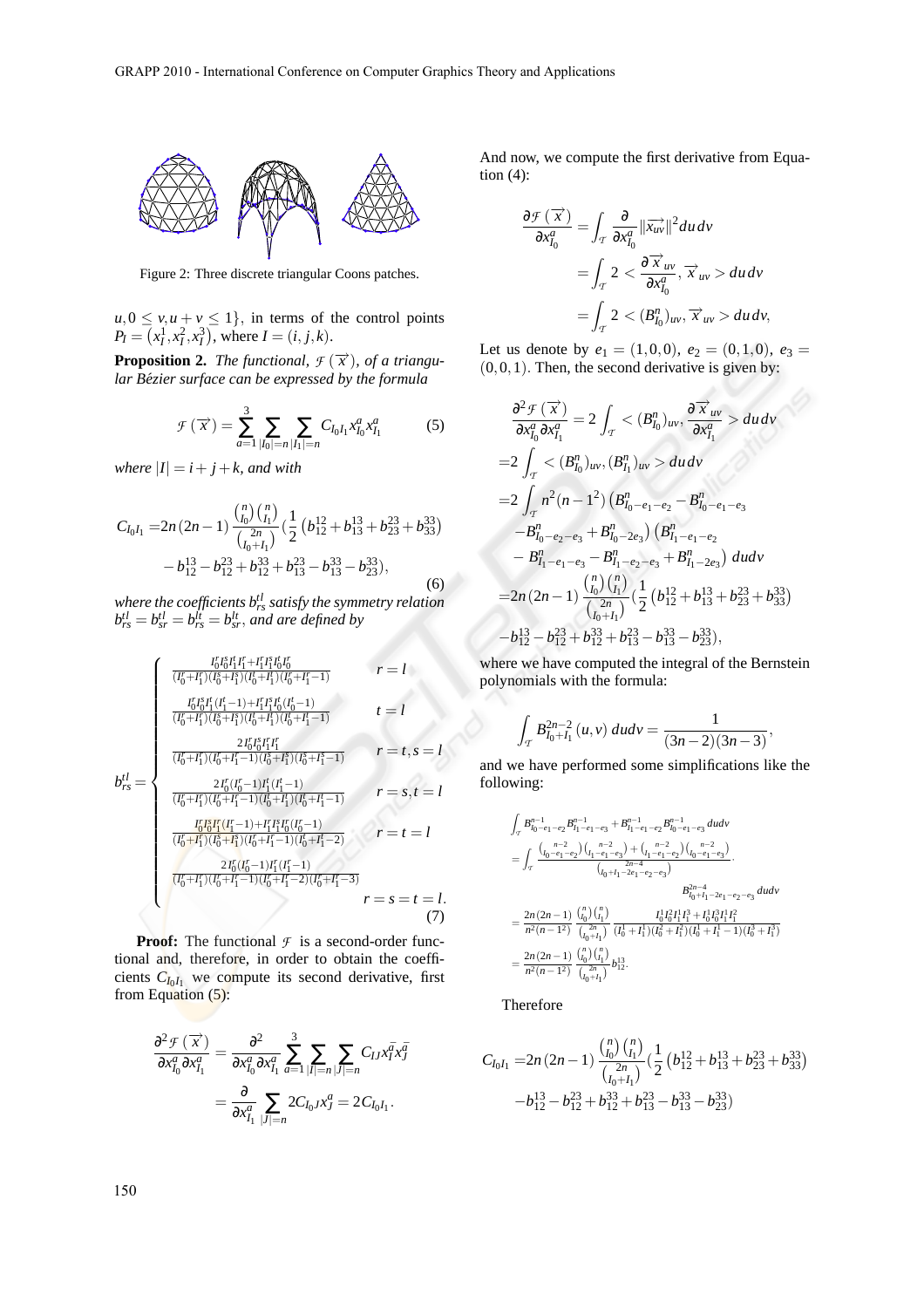where  $b_{rs}^{tl}$  are defined in Equation (7).

Let us remark that the formula we give in Equation (5) translates the functional,  $\tau$ , into a function of the control points. This fact, will allow us to compute compute the gradient of the functional  $\mathcal F$  with respect to the coordinates of a general control point  $P_{I_0} = \left(x_{I_0}^1, x_{I_0}^2, x_{I_0}^3\right)$  to obtain an extremal of the functional among all Bézier surfaces with the same border as a solution of a linear system.

 $\blacksquare$ 

**Proposition 3.** *A triangular control net,*  $P =$  ${P_I}$  $\big|_{|I|=n}$ , *is an extremal of the functional,*  $\mathcal{F}$ , *among all triangular Bezier surfaces with a prescribed ´ boundary if and only if:*

$$
\sum_{|J|=n} C_{I_0J} P_J = 0 \quad \text{for all} \quad |I_0 = (I_0^1, I_0^2, I_0^3)| = n \quad (8)
$$

with  $I_0^1, I_0^2, I_0^3 > 0$ , where  $C_{IJ}$  are the coefficients de*fined in Equation (6).*

**Proof:** The gradient of the functional with respect to the coordinates of an interior control point  $P_{I_0}$  =  $\left(x_{I_0}^1, x_{I_0}^2, x_{I_0}^3\right)$  is given by

$$
\frac{\partial \mathcal{F}(\overrightarrow{x})}{\partial P_{I_0}} = \left(\frac{\partial \mathcal{F}(\overrightarrow{x})}{\partial x_{I_0}^1}, \frac{\partial \mathcal{F}(\overrightarrow{x})}{\partial x_{I_0}^2}, \frac{\partial \mathcal{F}(\overrightarrow{x})}{\partial x_{I_0}^3}\right)
$$

$$
= 2\left(\sum_{|J|=n} C_{I_0J}x_J^1, \sum_{|J|=n} C_{I_0J}x_J^2, \sum_{|J|=n} C_{I_0J}x_J^3\right)
$$

$$
= 2\sum_{|J|=n} C_{I_0J}P_J.
$$

Equivalently, a triangular control net,  $P =$  ${P_I}_{|I|=n}$ , is an extremal among all control nets with prescribed border control points if and only if

$$
0 = \sum_{|I|=n} \frac{{\binom{n}{I}}}{{\binom{2n}{I_0+I}}} \left(\frac{1}{2} \left(b_{12}^{12} + b_{13}^{13} + b_{23}^{23} + b_{33}^{33}\right) - b_{12}^{13} - b_{12}^{23} + b_{13}^{33} + b_{13}^{23} - b_{13}^{33} - b_{23}^{33}\right) P_I
$$

for all  $|I_0 = (I_0^1, I_0^2, I_0^3)| = n$  with  $I_0^1, I_0^2, I_0^3 > 0$ , with the coefficients  $b_{rs}^{tl}$  given in Equation (7).

# **4 COONS MASKS AND TRIANGULAR PERMANENCE PATCHES**

In general a condition that relates some control points can be written by means of a mask only if (considering a  $3 \times 3$  triangular grid),

$$
P_{i-1,j-1,k+2} P_{i-1,j,k+1} P_{i-1,j+1,k} P_{i-1,j+2,k-1}
$$

$$
P_{i,j-1,k+1} P_{i,j,k} P_{i,j+1,k-1}
$$

$$
P_{i+1,j-1,k} P_{i+1,j,k-1}
$$

$$
P_{i+2,j-1,k-1}
$$

this condition relates the points on the grid in such a way, that the interior point can be expressed in terms of the boundary control points. The mask is then considered to be a stencil for the central point.

Some previous work related to masks can be found in (Farin and Hansford, 1999). The rectangular Coons patch, as well as the associated discrete Coons patch, satisfies a **Permanence Principle**: *Let two points* (*u*0,*v*0) *and* (*u*1,*v*1) *define a rectangle R in the domain U of the Coons patch. The four boundaries of this subpatch will map onto four curves on the Coons patch. The Coons patch for those four boundary curves is the original Coons patch restricted to the rectangle R.*

Moreover, as we said before, the rectangular Coons patch is a PDE surface satisfying  $\vec{x}_{u \mu v v} = 0$ and the discrete version of this partial differential equation is verified exactly by the discrete Coons patch. Farin and Hansford, in the previously cited paper, (Farin and Hansford, 1999), deduced the following rectangular mask from this discrete PDE.

$$
P_{i,j} = \frac{1}{4} \times \begin{array}{ccc} -1 & 2 & -1 \\ 2 & \star & 2 \\ -1 & 2 & -1 \end{array}
$$

In that work, the authors generalized it by defining what they called permanence patches: A permanence patch is obtained from a control net

$$
P_{i,j} = \begin{array}{cc} \alpha & \beta & \alpha \\ \beta & \star & \beta \\ \alpha & \beta & \alpha \end{array}
$$

with  $4\alpha + 4\beta = 1$ .

*Pi*, *<sup>j</sup>* =

This kind of mask suggests the possibility of different choices for α and β, so in this sense Farin and Hansford, show how some choices of these values give different masks which are also the discrete form of a PDE, as the discrete version of the Euler-Lagrange PDE  $\vec{x}_{\text{unvv}} = 0$ , gave the first rectangular mask  $\alpha = \frac{-1}{4}$ .

Moreover Farin and Hansford extended the permanence patches concept to the triangular case just by considering the analogous triangular mask.

Given a mask of the form

*Pi*, *<sup>j</sup>*,*<sup>k</sup>* = α β β α β ⋆ β β β α (9)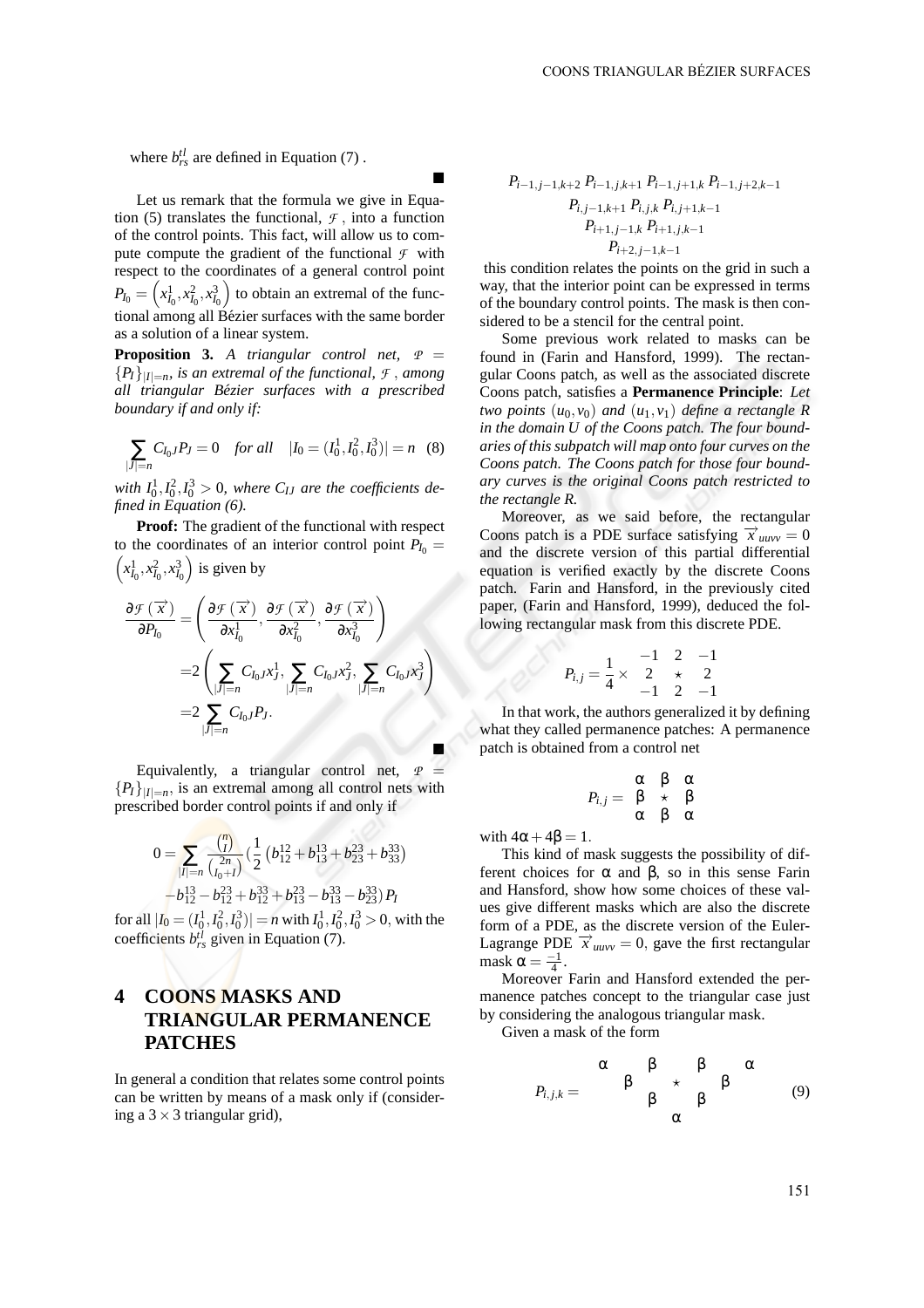with  $3\alpha + 6\beta = 1$  the triangular patch formed with such a control net is called a triangular permanence patch.

Now, let us come back to rectangular patches and show how the  $\alpha = \frac{-1}{4}$  mask was deduced from the Euler-Lagrange PDE  $\overrightarrow{x}_{\text{uuvv}} = 0$ .

The discrete version of  $\vec{x}_{uuvv} = 0$  is given by  $\Delta^{2,2}P_{i,j}=0$ , where

$$
\Delta^{1,0} P_{i,j} = P_{i+1,j} - P_{i,j} \n\Delta^{0,1} P_{i,j} = P_{i,j+1} - P_{i,j}.
$$

Then

$$
0 = \Delta^{2,2} P_{i,j} = P_{i+2,j+2} - 2P_{i+2,j+1} - 2P_{i+1,j+2}
$$
  
+4P\_{i+1,j+1} - 2P\_{i+1,j} - 2P\_{i,j+1} + P\_{i+2,j} + P\_{i,j+2} + P\_{i,j}

gives

$$
P_{i,j} = \frac{-1}{4} (P_{i+1,j+1} - 2P_{i+1,j} - 2P_{i,j+1} - 2P_{i,j-1}
$$
  
-2P\_{i-1,j} + P\_{i+1,j-1} + P\_{i-1,j+1} + P\_{i-1,j-1}) (10)

that is the rectangular mask  $\alpha = \frac{-1}{4}$ .

This mask could also be deduced as a consequence of the permanence principle. Let us show this. We will determine for which value of  $\alpha$  and  $\beta$ , with  $4\alpha +$  $4\beta = 1$ , a permanence patch satisfies the permanence principle.

This principle implies that the control point  $P_{i,j}$ can be obtained with the discrete Coons formula, Equation (2), from the boundary control points on a  $n \times m$  grid or instead one can apply this formula to any  $3 \times 3$  grid included in the global grid,

$$
P_{i-1,j-1} \n P_{i-1,j} \n P_{i-1,j} \n P_{i,j-1} \n P_{i,j} \n P_{i,j+1} \n P_{i+1,j-1} \n P_{i+1,j} \n P_{i+1,j+1}
$$

Therefore if we consider that any point in the equation

$$
P_{i,j} = \alpha (P_{i+1,j+1} + P_{i+1,j-1} + P_{i-1,j-1} + P_{i-1,j+1})
$$
  
+  $\beta (P_{i+1,j} + P_{i,j+1} + P_{i,j-1} + P_{i-1,j}),$ 

can be written in terms of the boundary control points, as we said by means of Equation (2), it leads us to the value  $\alpha = \frac{-1}{4}$ .

The permanence principle is not verified by triangular Coons patches so the previous reasoning cannot be followed in order to obtain a mask describing the Coons triangle. Anyway we will introduce a mask, which generates a permanence patch, since it is of the kind defined in Equation (9), and which is related to the triangular Coons patch.

We will consider the triangular control net of a triangular Coons patch of degree 3, instead of the general case of degree n,

$$
P_{003} \quad P_{012} \quad P_{021} \quad P_{030}
$$
\n
$$
P_{102} \quad P_{111} \quad P_{120}
$$
\n
$$
P_{201} \quad P_{210}
$$
\n
$$
P_{300}
$$

The interior control point,  $P_{111}$ , is defined, by Equation (3), in terms of the boundary control points of a grid of degree 2. Moreover, the boundary control points on the degree 3 control net are the control points of the degree elevation of degree 2 border curves.

To obtain a triangular mask grenerating a permanence patch we will use the following result that gives us a version of Proposition 3 for the case  $n = 3$ .

**Proposition 4.** *A triangular control net of degree 3,*  $P = {P_I}_{|I|=3}$ , is an extremal of the functional,  $\mathcal{F}(P)$ , *among all triangular control nets with a prescribed boundary if and only if*

$$
P_{111} = \frac{1}{2} \left( P_{012} - P_{021} + P_{102} + P_{120} - P_{201} + P_{210} \right).
$$

From this condition, given the exterior control points in the case of degree *n*, we can generate the whole triangular net by solving a linear system where the equations are:

$$
2P_{i,j,k} = P_{i-1,j,k+1} - P_{i-1,j+1,k} + P_{i,j-1,k+1}
$$
  
+P\_{i,j+1,k-1} - P\_{i+1,j-1,k} + P\_{i+1,j,k-1}

 $P_{i,j,k}$  being a interior control point. This equation can be expressed by the following mask:

$$
P_{i,j,k} = \frac{1}{2} \times \begin{array}{ccc} 0 & 1 & -1 & 0 \\ 1 & \star & 1 \\ -1 & 1 & 1 \end{array} \tag{11}
$$

Then if we consider that any interior or border control point in the equation

$$
P_{111} = \alpha (P_{003} + P_{030} + P_{300})
$$
  
+  $\beta (P_{012} + P_{021} + P_{102} + P_{201} + P_{120} + P_{210})$ 

can be written, thanks to Equation (3), in terms of control points of a degree 2 control net, we find that equality is only attained for the values  $\alpha = \frac{-2}{3}$  and  $\beta = \frac{1}{2}$ .